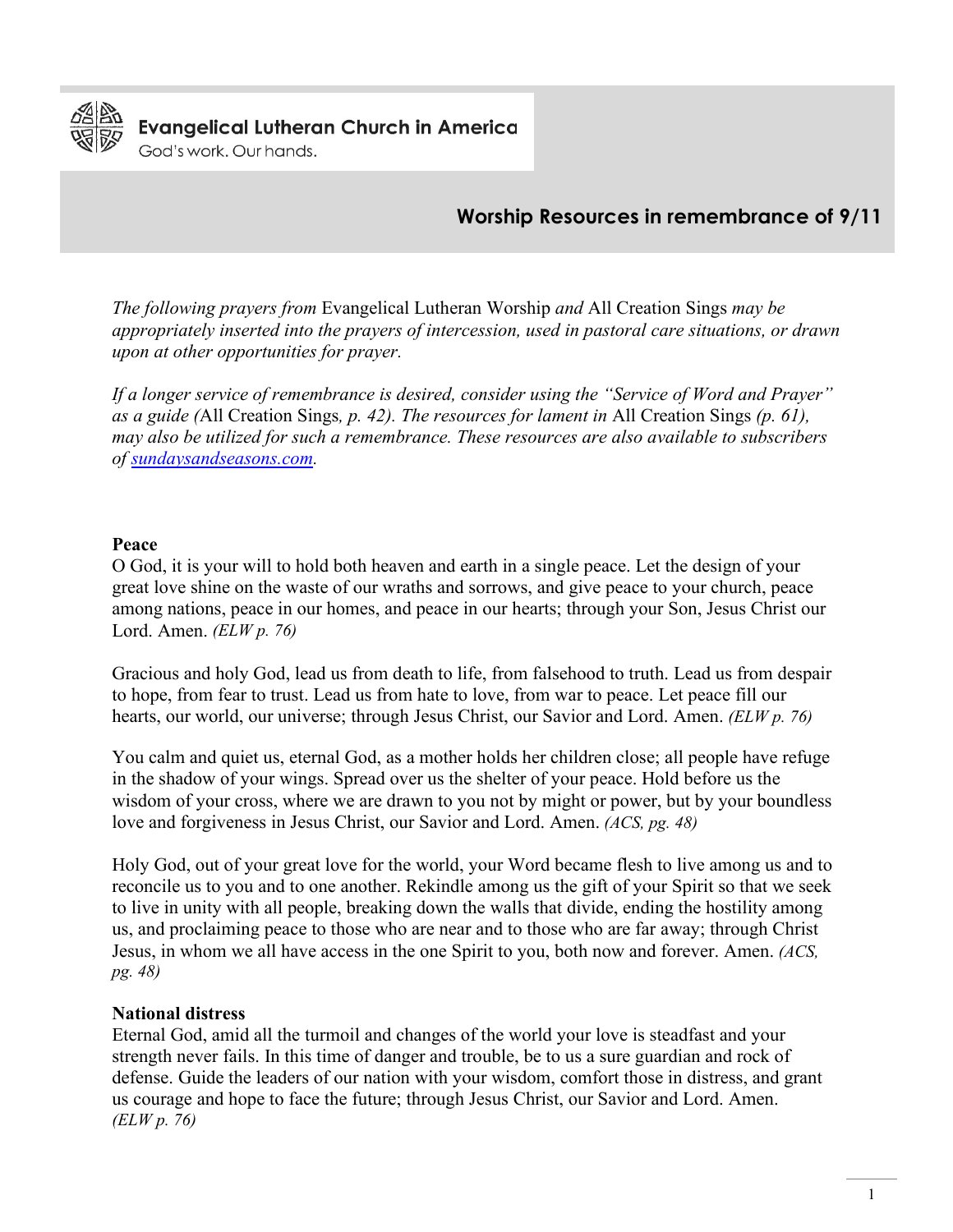## **Time of conflict, crisis, disaster**

God, our refuge and strength, you have bound us together in a common life. In all our conflicts, help us to confront one another without hatred or bitterness, to listen for your voice amid competing claims, and to work together with mutual forbearance and respect; through Jesus Christ our Lord. Amen. *(ELW p. 76)*

## **Time of conflict, crisis, disaster**

O God, where hearts are fearful and constricted, grant courage and hope. Where anxiety is infectious and widening, grant peace and reassurance. Where impossibilities close every door and window, grant imagination and resistance. Where distrust twists our thinking, grant healing and illumination. Where spirits are daunted and weakened, grant soaring wings and strengthened dreams. All these things we ask in the name of Jesus Christ, our Savior and Lord. Amen. *(ELW p. 76)*

## **Time of civic mourning**

God our creator, through whose providing care we enjoy all goodness and life, turn our eyes to your mercy in this time of confusion and loss. Comfort this nation as we mourn; shine your light on those whose only companion is darkness; and teach us all so to number our days that we may apply our hearts to your wisdom; through Jesus Christ, our Savior and Lord. Amen. *(ELW p. 77)*

## **Health of body and soul**

By your power, great God, our Lord Jesus healed the sick and gave new hope to the hopeless. Though we cannot command or possess your power, we pray for those who want to be healed. Mend their wounds, soothe fevered brows, and make broken people whole again. Help us to welcome every healing as a sign that, though death is against us, you are for us, and have promised renewed and risen life in Jesus Christ the Lord. Amen. *(ELW p. 84)*

## **Those in affliction**

Lord Christ, you came into the world as one of us, and suffered as we do. As we go through the trials of life, help us to realize that you are with us at all times and in all things; that we have no secrets from you; and that your loving grace enfolds us for eternity. In the security of your embrace we pray. Amen. *(ELW p. 84)*

## **Those in emotional distress**

Merciful God, you give us the grace that helps in time of need. Surround *name* with your steadfast love and lighten *her/his* burden. By the power of your Spirit, free *her/him* from distress and give *her/him* a new mind and heart made whole in the name of the risen Christ. Amen. *(ELW p. 84)*

## **Those who suffer abuse and violence**

Holy One, you do not distance yourself from the pain of your people, but in Jesus you bear that pain with all who suffer at others' hands. With your cleansing love bring healing and strength to *name*; and by your justice, lift *her/him* up, that in body, mind, and spirit, *she/he* may again rejoice. In Jesus' name we pray. Amen. *(ELW p. 84)*

## **Those in trouble or bereavement**

Almighty God, your love never fails, and you can turn the shadow of death into daybreak. Help us to receive your word with believing hearts, so that, confident in your promises, we may have hope and be lifted out of sorrow into the joy and peace of your presence; through Jesus Christ our Savior and Lord. Amen. *(ELW p. 84)*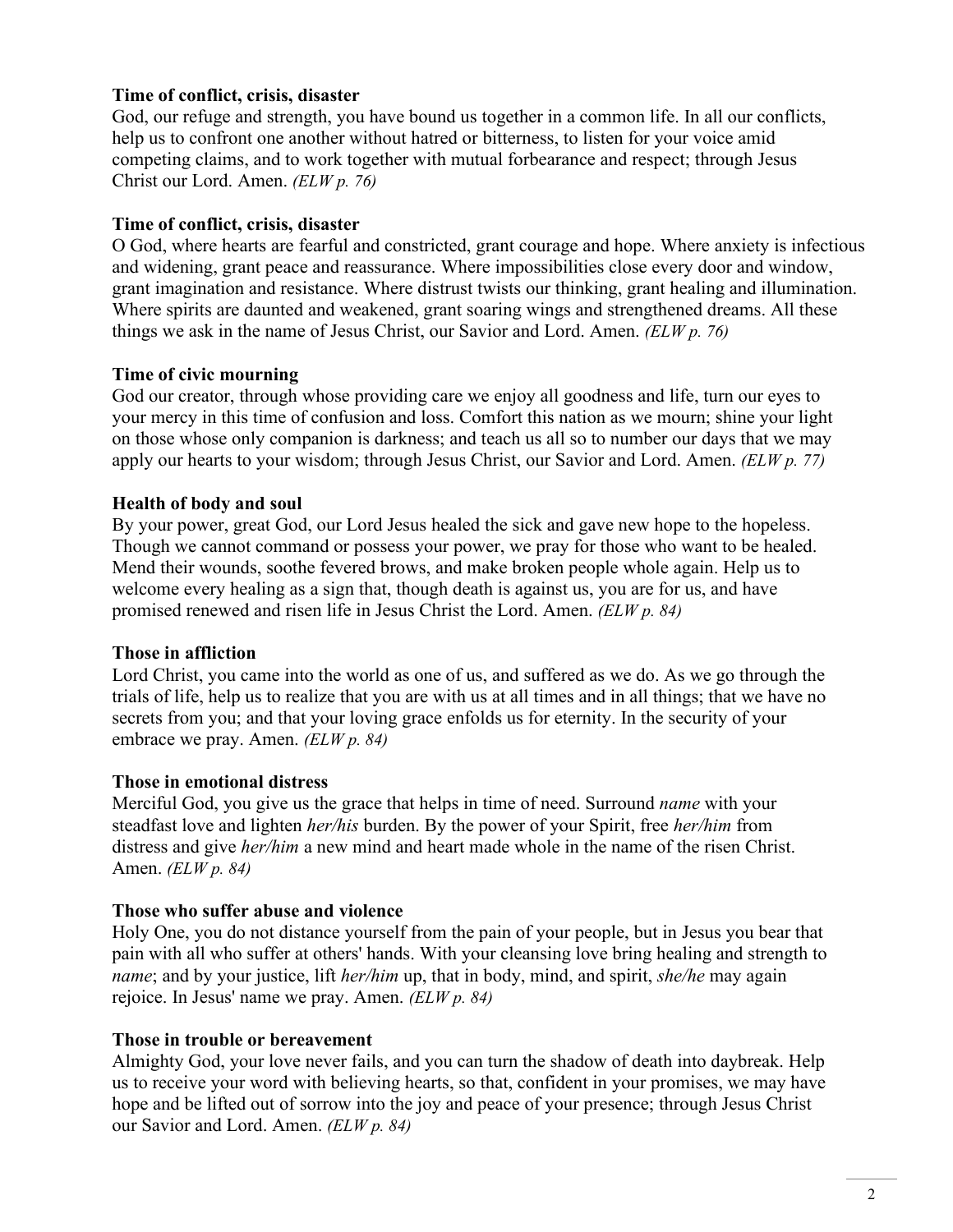## **Emergency workers**

God of earth and air, water and fire, height and depth, we pray for those who work in danger, who rush in to bring hope and help and comfort when others flee to safety, whose mission is to seek and save, serve and protect, and whose presence embodies the protection of the Good Shepherd. Give them caution and concern for one another, so that in safety they may do what must be done, under your watchful eye. Support them in their courage and dedication that they may continue to save lives, ease pain, and mend the torn fabric of lives and social order; through Jesus Christ our Lord. Amen. *(ELW p. 85)*

## **Guidance**

Direct us, Lord God, in all our doings with your most gracious favor, and extend to us your continual help; that in all our works begun, continued, and ended in you, we may glorify your holy name; and finally, by your mercy, bring us to everlasting life; through Jesus Christ, our Savior and Lord. Amen. *(ELW p. 86)*

## **Young persons**

Lord God of our ancestors, we thank you for what you have done and will continue to do with our daughters and sons. Walk with them in life, and keep the evil one from obstructing their path. You see all; you know where the water is deep. Keep them from danger. Order their steps and guide their feet while they run the race of faith. May the good work that you have begun in them be brought to completion at the day of Jesus Christ, in whose name we pray. Amen. *(ELW p. 83)*

## **Protection through life**

O God, full of compassion, we commit and commend ourselves to you, in whom we live and move and have our being. Be the goal of our pilgrimage, and our rest by the way. Give us refuge from the turmoil of worldly distractions beneath the shadow of your wings. Let our hearts, so often a sea of restless waves, find peace in you, O God; through Jesus Christ our Lord. Amen. *(ELW p. 86)*

## **Time of Conflict, Crisis, Disaster**

God most mighty, God most merciful, our sacred stories tell us that you help and save your people. You are the fortress: may there be no more war. You are the harvest: may there be no more hunger. You are the light: may no one die alone or in despair. God most majestic, God most motherly, grant us your life, the life that flows from your Son and the Spirit, one God, now and forever. Amen. *(ACS, pg. 49)*

## **Prejudice, Racism**

O God, in your divine mystery you embrace difference in unity, and you call your people to live in peace with all. We pray for an end to racial and ethnic prejudice. Free us from the dread of difference. Free the church from constricting traditions. Free our society from centuries of violence against the other. Break down the walls that separate your people by color, culture, or religion. Call us to repentance for our sins of racism and prejudice, known and unknown. Transform discrimination into a passion for justice. Guide us to nurture a society that embodies reconciliation and cooperation among all, for the sake of the one who embodies your love, Jesus Christ, our Savior and Lord. Amen. *(ACS, pg. 51)*

Good and gracious God, you invite us to recognize and reverence your divine image and likeness in our neighbor. Enable us to see the reality of racism and free us to challenge and uproot it from our society, our world, and ourselves. Amen. *(ACS, pg. 51)*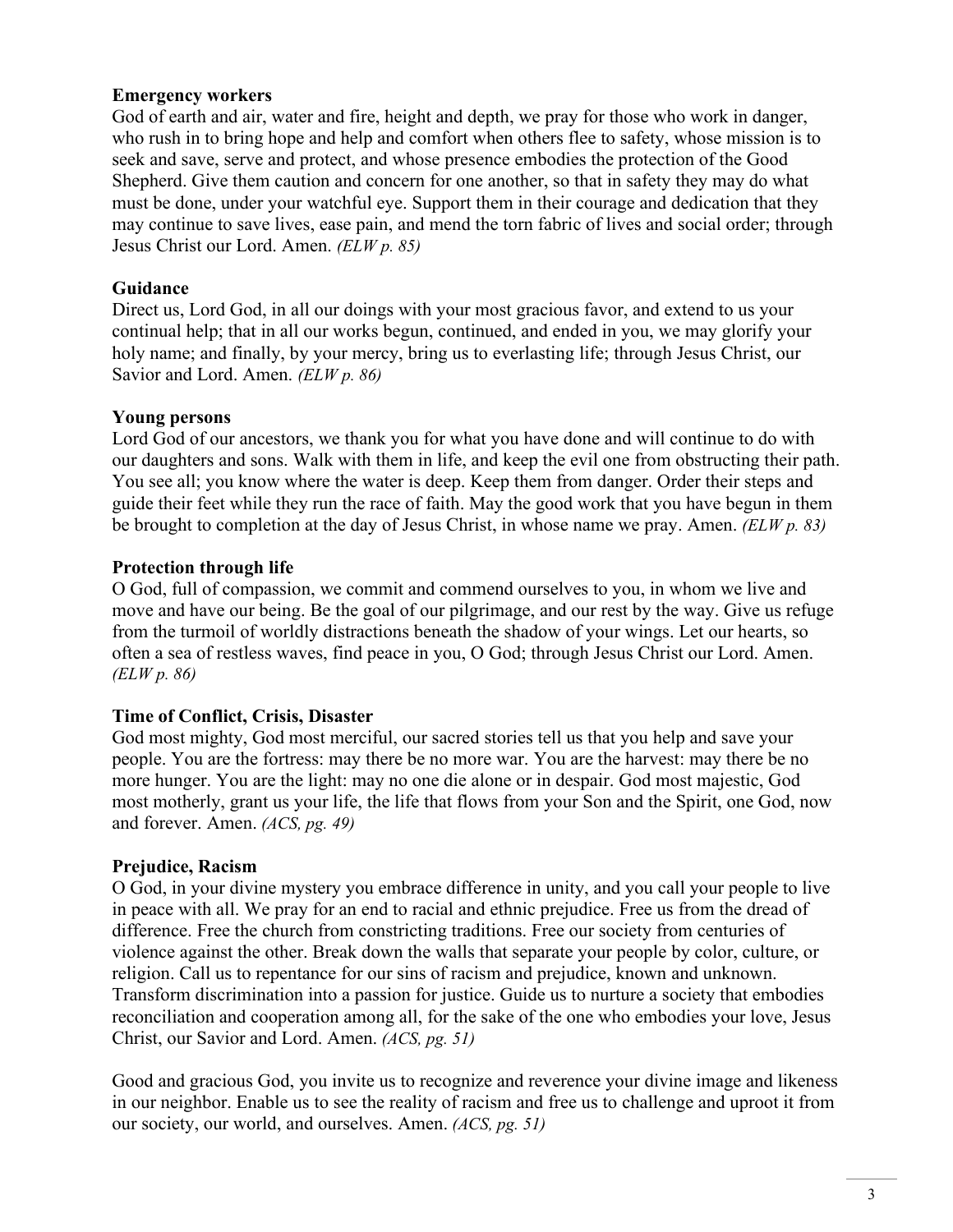## **Those oppressed because of religious identity**

God of mercy and new life, you love all people, whom you have made in your image. Empower your faithful people to stand in solidarity with all those oppressed because of religious identity. Deepen respect, community, and love among all those who seek justice and peace. In the name of Jesus we pray. Amen. *(ACS, pg. 51)*

## **Interreligious cooperation and understanding**

O God, whose name is above all names, your grace cannot be contained within human limits. We offer our thanks for holy wisdom that comes in other voices, in religions and worldviews different from our own, and in prayers offered in the wideness of your love. Move us more deeply into understanding and partnership, willing to work together in mutual respect, always open to the grace that we have experienced in Christ Jesus, our light and our life. Amen. *(ACS, pg. 51)*

God of creation, we give you thanks for our wonderfully diverse human family. We pray for the well-being of all people, including our neighbors of other religions and worldviews. Grant that, together with them, we will find ways to cooperate for the common good of all, as you desire. In Jesus' name we pray. Amen. *(ACS, pg. 51)*

## **A prayer attributed to Francis of Assisi**

Lord, make us instruments of your peace. Where there is hatred, let us sow love; where there is injury, pardon; where there is discord, union; where there is doubt, faith; where there is despair, hope; where there is darkness, light; where there is sadness, joy. Grant that we may not so much seek to be consoled as to console; to be understood as to understand; to be loved as to love. For it is in giving that we receive; it is in pardoning that we are pardoned; and it is in dying that we are born to eternal life. Amen. *(ELW, p. 87)*

## **Suggested Hymns and Songs**

| <b>ELW 422</b> |  | For All the Saints |
|----------------|--|--------------------|
|                |  |                    |

- ELW 626 By Gracious Powers
- ELW 632 O God, Our Help in Ages Past
- ELW 642 Ubi caritas et amor
- ELW 711 O Day of Peace
- ELW 713 O God of Ev'ry Nation
- ELW 716 Lord of All Nations, Grant Me Grace
- ELW 753 Dona nobis pacem
- ELW 757 All My Hope on God Is Founded
- ACS 925 Beautiful Things
- ACS 1023 God Alone Be Praised
- ACS 1024 Here on Jesus Christ I Will Stand
- ACS 1026 In the Midst of Earthly Life
- ACS 1052 When Our World Is Rent by Violence
- ACS 1054 God Weeps with Us Who Weep and Mourn
- ACS 1085 Hope of the World